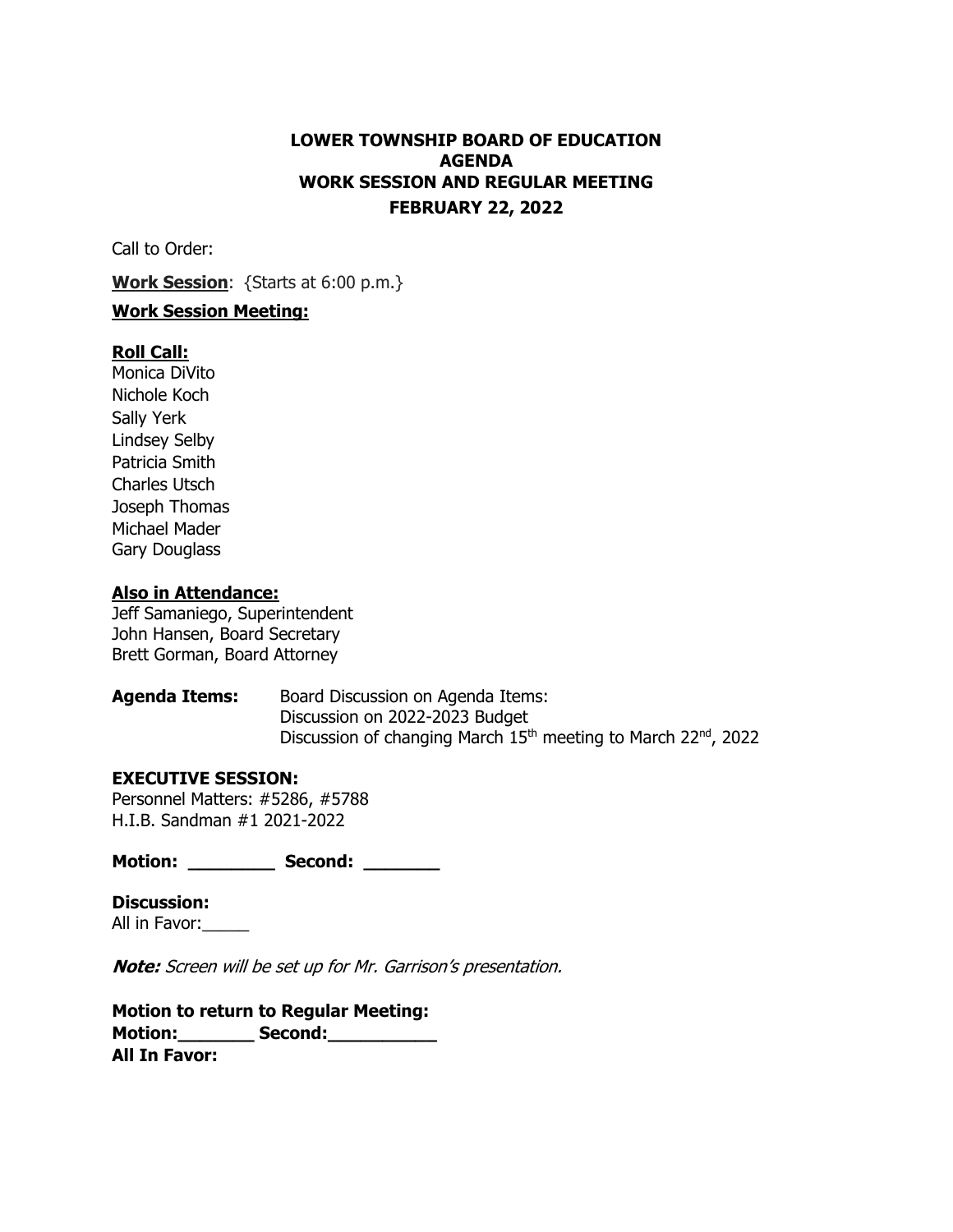**Regular Meeting:** {Starts no earlier then 6:30 pm but no later then 7:15 pm}

**Roll Call:**

Monica DiVito Nichole Koch Sally Yerk Lindsey Selby Patricia Smith Charles Utsch Joseph Thomas Michael Mader Gary Douglass

## **Also in Attendance:**

Jeff Samaniego, Superintendent John Hansen, Board Secretary Brett Gorman, Board Attorney

### **Salute to the Flag.**

### **Statement:**

Notice of this meeting of the Lower Township Board of Education, listing the Agenda as known, was duly sent to the Cape May County Herald - Times Newspaper, The Press of Atlantic City, posted at the Municipal Building, and a copy thereof delivered to the Township Clerk; in accordance with the Open Public Meetings Act.

### **This meeting will be conducted in accordance with:**

District Policy: #0164 Conduct of Board Meetings District Policy: #0167 Public Participation in Board Meetings

### **PRESENTATION:**

### **Building & Grounds Committee:**

Mr. Robert Garrison - Garrison Architect - Special Election – March 8, 2022 @ 5:00 - 8:00 PM

### **1} REPORTS:**

- **A}** Board President:
- **B}** Superintendent:
- **C}** School Business Administrator:

### **2} APPROVAL OF MINUTES:** January 25, 2022 Regular Meeting & Executive Meeting

**Motion: \_\_\_\_\_\_\_\_ Second: \_\_\_\_\_\_\_ Discussion:**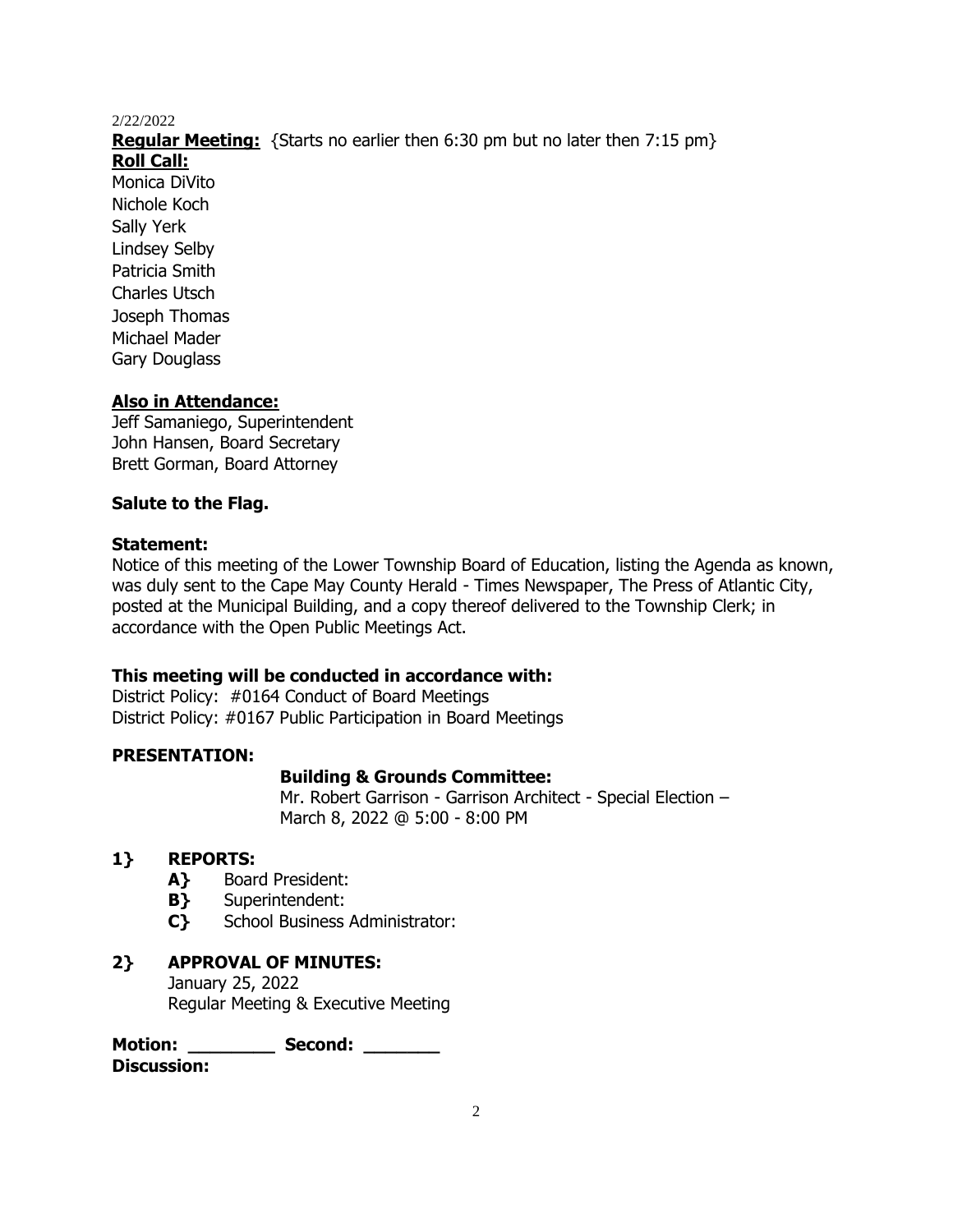**Vote:** Monica DiVito Nichole Koch Sally Yerk Lindsey Selby Patricia Smith Charles Utsch Joseph Thomas Michael Mader Gary Douglass

## **3} CONSENT AGENDA:**

# **OPEN MEETING TO THE PUBLIC TO SPEAK ON CONSENT ITEMS ONLY:**

**PLEASE NOTE:** Each speaker shall identify him/herself by giving their name and address and will be allowed to speak once for a period not to exceed four minutes. The public comment portion of all Board Meetings shall not exceed forty minutes in total. Prior to the roll call vote, any member of the board may ask for discussion on any of the items within the block.

## **R. Routine Matters**

## **R-1 Approval of Financial Statements:**

Secretary's and custodian's reports for **January 31, 2022**, which are in agreement as certified by the Board Secretary, that no budgetary account has been over expended, in violation of NJAC 6:20-2.12 (a), (d).

- **R-2 Approval of Transfers: January 25, 2022 - February 22, 2022**{Backup R-2}
- **R-3 Approval of Bill List: January 25, 2022 - February 22, 2022** {Backup R-3}
- **R-4 Approval of Cafeteria Report: January, 2022** {Backup R-4}
- **R-5 Approval of Travel: January 2022 - February 2022** (Backup R-5)

### **P. Personnel:**

**1.** On the recommendation of the Superintendent, that the following substitute be approved for the 2021-2022 school year, pending receipt of required documentation: (Backup P-1)

# **SUBSTITUTES AVAILABLE TO WORK**

**SUBSTITUTE TEACHERS**

Meghan Ryan

# **SUBSTITUTES NEEDING MORE DOCUMENTATION SUBSTITUTE DAY CARE AIDES**

Kaylee Nielson, Donna Kraus

## **SUBSTITUTE CLASSROOM AIDES**

Kaylee Nielson, Donna Kraus, Kathleen Dillon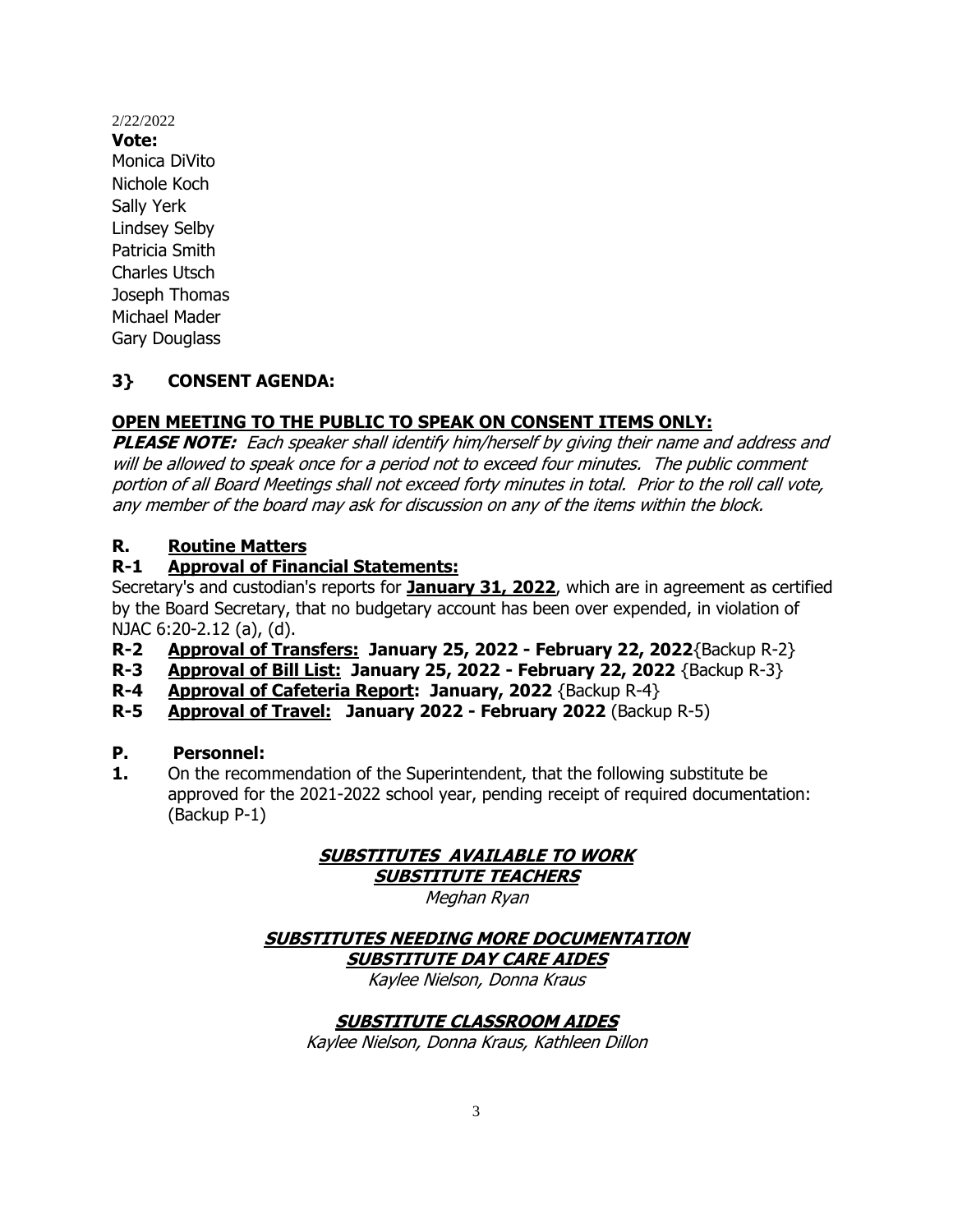## **SUBSTITUTE TEACHERS**

Elizabeth Troiano, Morgan Robbins

### **SECRETARY/CLERK**

#### Elizabeth Troiano

- **2.** On the recommendation of the Superintendent, that the Lower Township Board of Education approve to rescind Motion P-3 on the January 25, 2022 Board of Education Meeting and accept the resignation of Employee #5314 effective January 26, 2022.
- **3.** On the recommendation of the Superintendent, that the Lower Township Board of Education approve Family Medical Leave of Absence for the following employees:

| <b>EMPLOYEE #</b> | <b>POSITION</b> | <b>EFFECTIVE DATES</b> |
|-------------------|-----------------|------------------------|
| #5286             | <b>Teacher</b>  | 2/7/2022 to 2/25/2022  |
| #5229             | Teacher         | 4/25/22 to 6/17/22     |
| #5077             | Teacher         | 9/6/2022 to 12/22/2022 |

- **4.** On the recommendation of the Superintendent, that the Lower Township Board of Education approve Theresa Guido, to remain in the position of  $3<sup>rd</sup>$  Grade Teacher at the Maud Abrams School for the remainder of the 2021-2022 school year.
- **5.** On the recommendation of the Superintendent, that the Lower Township Board of Education approve Natalie DeFelice as 5<sup>th</sup> Grade Teacher at the Sandman Consolidated School, effective February 7, 2022, approved at the January 25, 2022 Board Meeting, Motion P-5. (Backup P-5)
- **6.** On the recommendation of the Superintendent, that the Lower Township Board of Education approve the following Mentor for the remainder of the 2021-2022 school year:

| <b>STAFF MEMBER</b> | <b>POSITION</b>       | <b>MENTOR</b> |
|---------------------|-----------------------|---------------|
| Allyson O'Shea      | Asst. Principal @     | John King     |
|                     | Sandman & Maud Abrams |               |

**7.** On the recommendation of the School Business Administrator, that the Lower Township Board of Education authorizes that the following employees be charged to the following federal grants:

| Title 1: $7/1/21 - 6/30/22$ |                   |               |                                                          |      |
|-----------------------------|-------------------|---------------|----------------------------------------------------------|------|
| <b>NAME</b>                 | <b>GRANT ACCT</b> | $\frac{O}{O}$ | <b>OTHER BUDGET ACCT % TOTAL%</b>                        |      |
| Amanda Cardaci              |                   |               | 20-231-100-101-00-080 83% 11-213-100-101-00-080 17%      | 100% |
| Diana Hansberry             |                   |               | 20-231-100-101-00-080 83% 11-213-100-101-00-080 17%      | 100% |
| Rebecca Johnson             |                   |               | 20-231-100-101-00-080 83% 11-213-100-101-00-080 17% 100% |      |
| Erica O'Neill               |                   |               | 20-231-100-101-00-080 83% 11-213-100-101-00-080 17% 100% |      |
| Miken Sheets                |                   |               | 20-231-100-101-00-080 83% 11-213-100-101-00-080 17% 100% |      |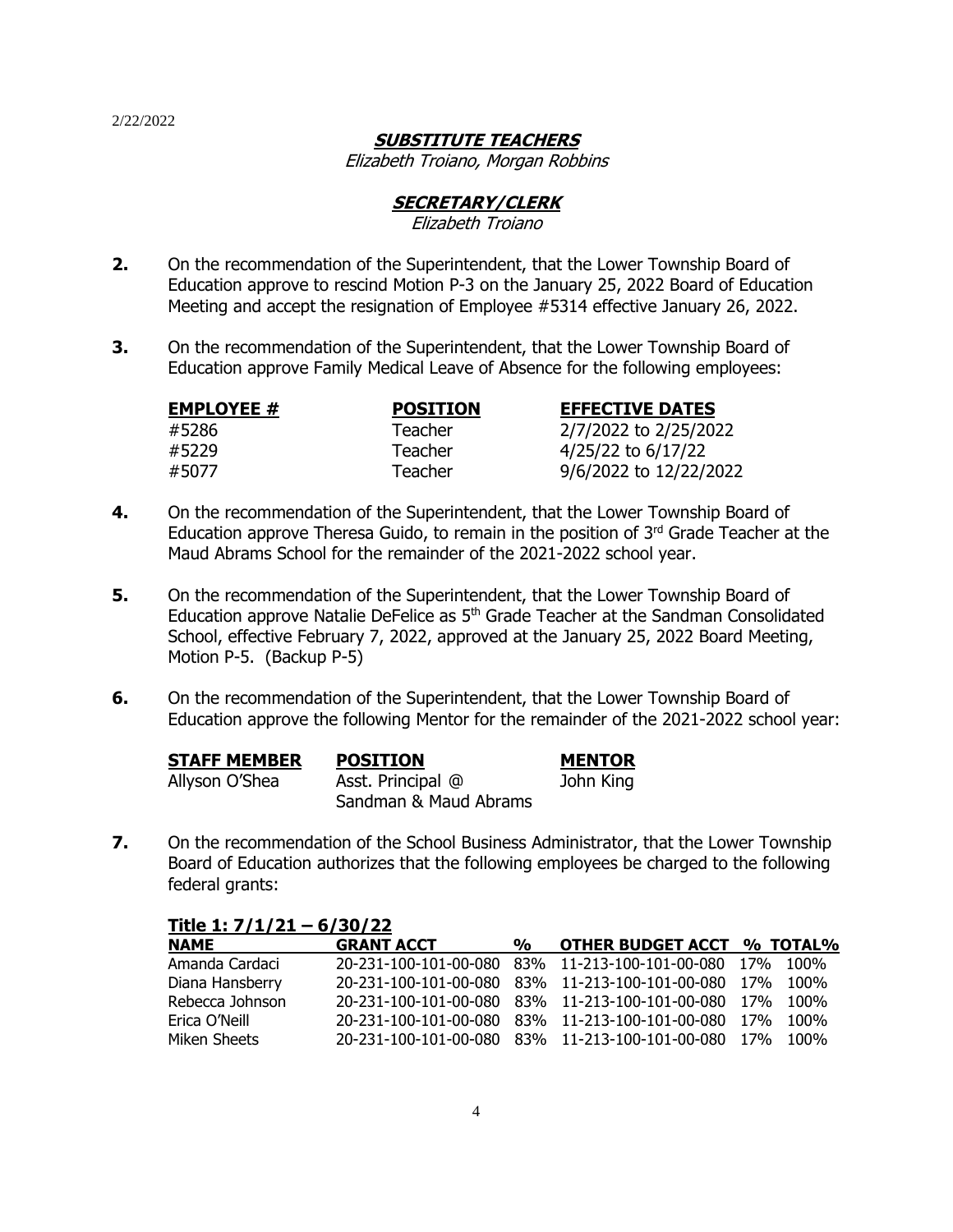| CARES ACT: 1/26/22 - 6/30/22     |                       |      |  |
|----------------------------------|-----------------------|------|--|
| <b>NAME</b>                      | <b>GRANT ACCT</b>     | %    |  |
| Allyson O'Shea                   | 20-477-200-100-00-000 | 100% |  |
| CRRSA-ESSER II: 7/1/21 - 6/30/22 |                       |      |  |
| Veronica Abel                    | 20-483-100-101-00-000 | 100% |  |
| Jeanne Cappelletti               | 20-483-100-101-00-000 | 100% |  |
| <b>Alexis Douglass</b>           | 20-483-100-101-00-000 | 100% |  |
| Julia Mills                      | 20-483-100-101-00-000 | 100% |  |
| <b>Allison Morey</b>             | 20-483-100-101-00-000 | 100% |  |
| *Ashley Nelson                   | 20-483-100-101-00-000 | 100% |  |
| Cheyanne Shaud                   | 20-483-100-101-00-000 | 100% |  |

Lilly Swan 20-483-100-101-00-000 100%

\*Covering until Eileen Gianakopoulos returns from her FMLA Leave on 2/25/22

- **8.** On the recommendation of the Superintendent, that the Lower Township Board of Education approve Ashley Nelson as Temporary Kindergarten Teacher at the David C. Douglass Veterans Memorial School, effective March 21, 2022 to November 21, 2022, pending receipt of required documentation. (Backup P-8)
- **9.** On the recommendation of the Superintendent, that the Lower Township Board of Education accept the resignation of employee #5864.

### **H. Harassment, Intimidation & Bullying: None**.

#### **L. Legislative and Internal Policies:**

**1.** On the recommendation of the Superintendent, that the Lower Township Board of Education approve the first reading for the following revisions to existing or new Policies and Regulations: (Backup L-1)

| <b>NUMBER TYPE</b> |        | <i><b>TITLE</b></i>                                   |
|--------------------|--------|-------------------------------------------------------|
| 3421.13            | Policy | <b>Teacher Staff Members Postnatal Accommodations</b> |
| 4421.13            | Policv | <b>Support Staff Members Postnatal Accommodations</b> |

#### **E. Education: None.**

#### **F. Finance and Insurance:**

The following items are believed to be items of a routine nature and will be moved as a block of action items. Prior to the roll call vote, any member may ask for discussion on any of the items without the block.

#### **Regular Business:**

**1.** On the recommendation of the School Business Administrator, that the Lower Township Board of Education approve the listing of two substitute busses, bus #25 and bus #26, and other obsolete office equipment/furniture on Gov Deals.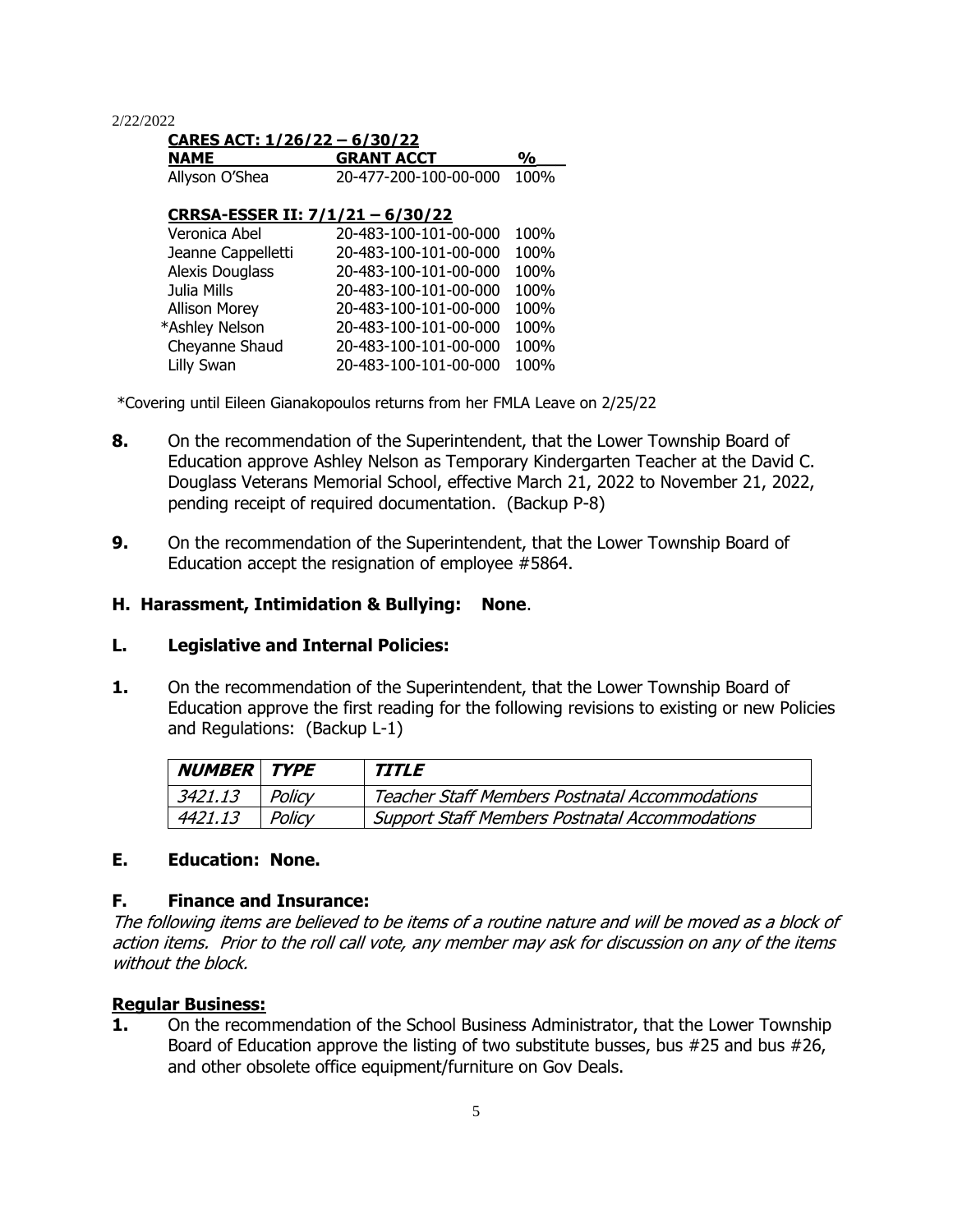- **2.** On the recommendation of the Superintendent and School Business Administrator, that the Lower Township Board of Education approve the Facilities Use Form for the Lower Township Little League to use the fields behind Carl T. Mitnick School effective March to November 2022. (Backup F-2)
- **3.** On the recommendation of the Superintendent, School Business Administrator and Supervisor of Special Services, that the Lower Township Board of Education authorizes the acquisition and training for therapy dogs consistent with the approved 2021-as per the ARP – Mental Health Grant.
- **4.** On the recommendation of the School Business Administrator, that the Lower Township Board of Education approve a Homeless Tuition Contract-special education billing portion between Lower Township Board of Education and Wildwood Crest Board of Education for student  $\#19029$ , for the period of 2/1/22 to 6/17/22 for half of the tuition. (Backup F-4)

#### **MOTION ON CONSENT AGENDA ON ALL MOTIONS LISTED BELOW:**

**Routine Matters: R-1 to R-5 Personnel: P-1 to P-9 Harassment, Intimidation & Bullying: None Legislative and Internal Policies: L-1 Education: None Finance and Insurance: F-1 to F-4**

**Motion: \_\_\_\_\_\_ Second: \_\_\_\_\_\_\_ Discussion:**

#### **Vote:**

Monica DiVito Nichole Koch Sally Yerk Lindsey Selby Patricia Smith Charles Utsch Joseph Thomas Michael Mader Gary Douglass

### **4} NON-CONSENT AGENDA:**

**Motion to allow masks to be worn as an optional decision while in school, based on the guidance of the State of New Jersey, NJDOE and NJ Dept of Health, with an effective date of March 7, 2022.**

**Motion: Second:**  $\blacksquare$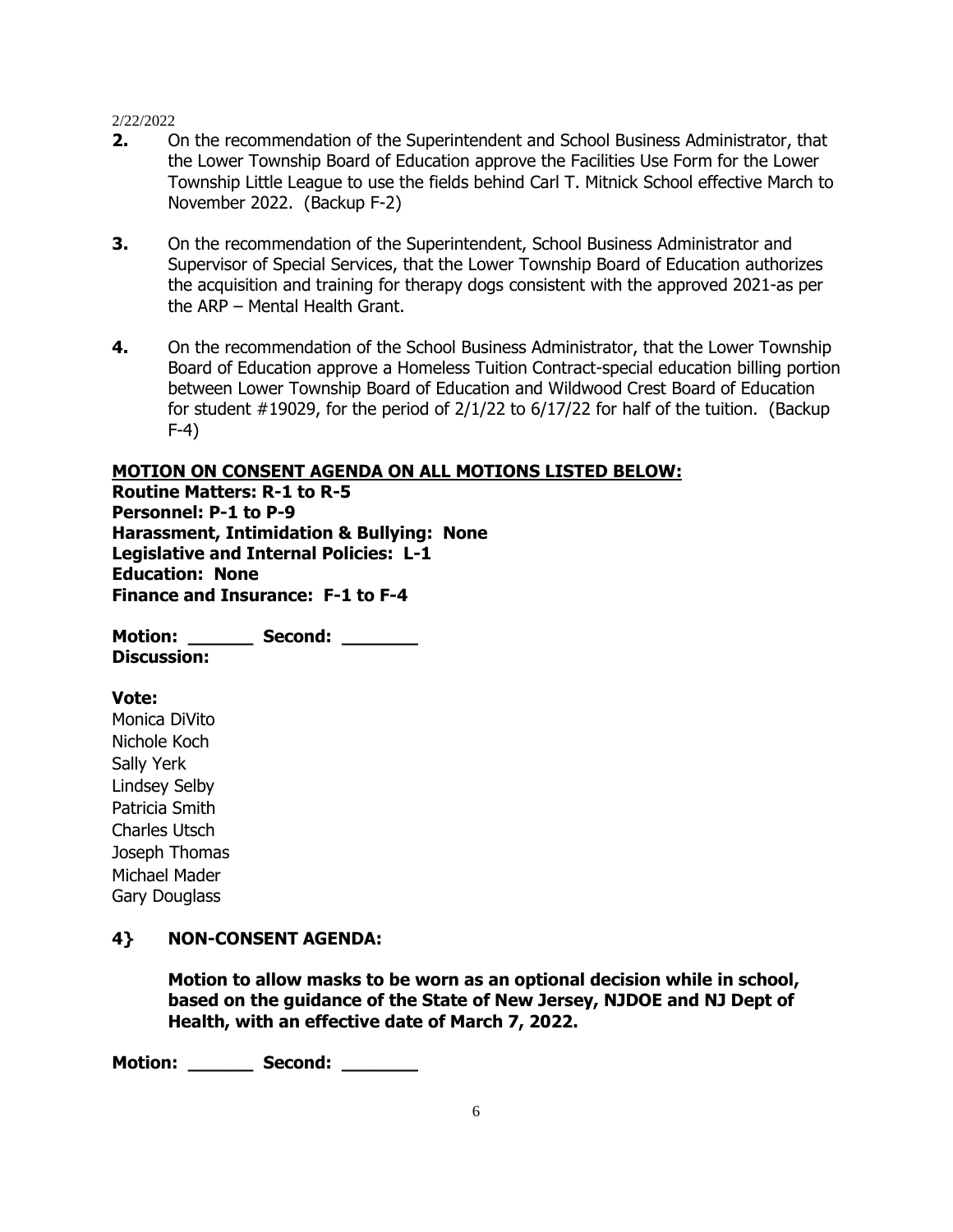### 2/22/2022 **Discussion: Board Comment:**

### **Public Comment:**

### **Vote:**

Monica DiVito Nichole Koch Sally Yerk Lindsey Selby Patricia Smith Charles Utsch Joseph Thomas Michael Mader Gary Douglass

## **5} COMMITTEE REPORTS:**

Curriculum Committee:Report on meeting 2/15/22 - Mr. Mader Finance Committee:

# **6} EXECUTIVE SESSION:**

| <b>Motion:</b>     | Second: |  |
|--------------------|---------|--|
| <b>Discussion:</b> |         |  |

#### **Vote:**

Monica DiVito Nichole Koch Sally Yerk Lindsey Selby Patricia Smith Charles Utsch Joseph Thomas Michael Mader Gary Douglass

## **7} OLD/NEW BUSINESS:**

# **8} OPEN MEETING TO THE PUBLIC: (public comment rules as read above apply):**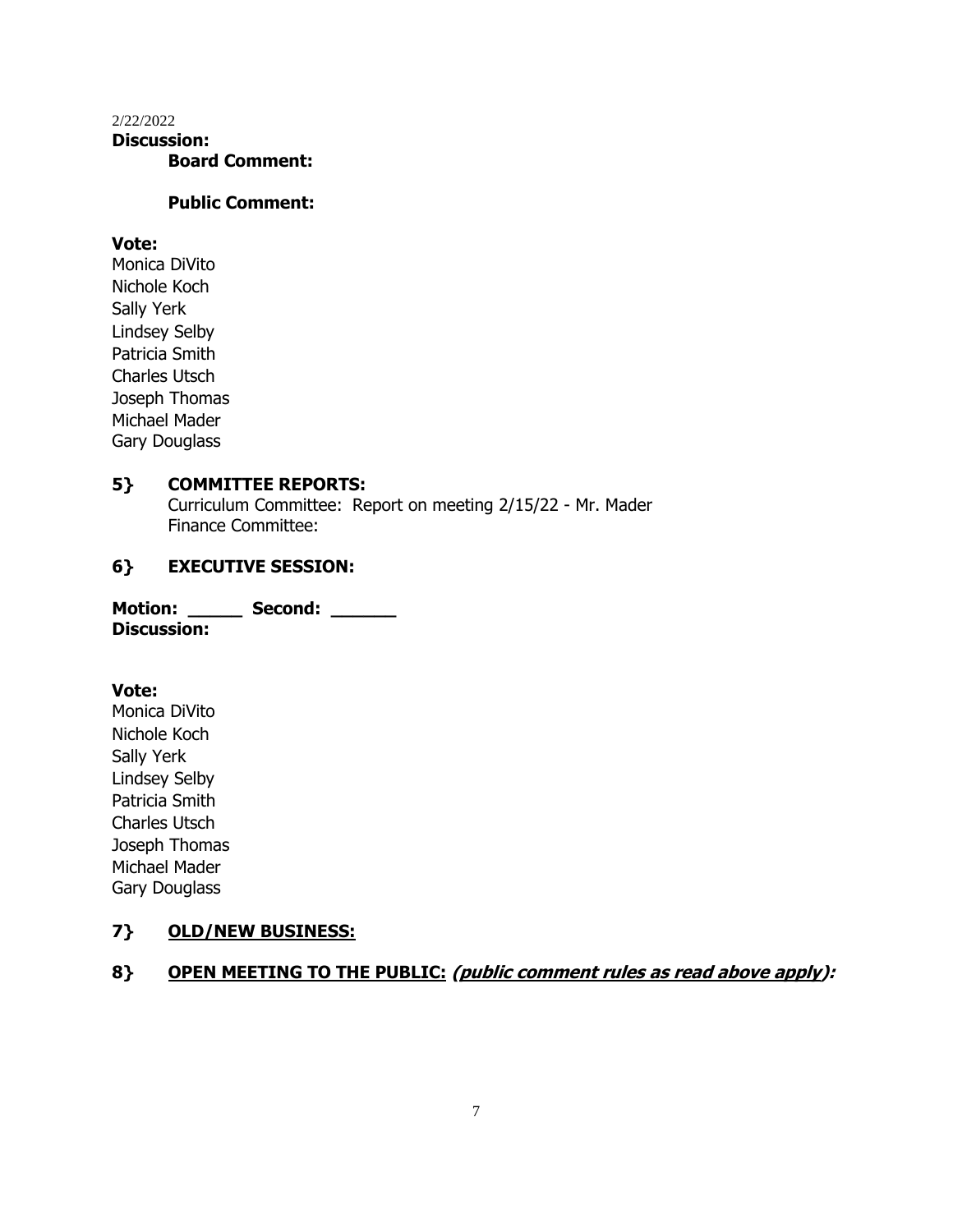## **9} GOOD OF THE ORDER:**

- **A}** Next Board Meeting:March 15, 2022~~Note early date in Month
- **B}** Fire Drills: 2/10/22 Mitnick School & Sandman School; 2/11/22 Maud Abrams School & Memorial School Emergency Drill: 1/16/22 – Shelter In Place Bus Evacuations: Week of March 7, 2022

### **10} ADJOURNMENT:**

### **MOTION TO ADJOURN THE MEETING**

**Motion: Second:**  $\blacksquare$ **Discussion:**

**All in favor: \_\_\_\_\_\_\_\_\_ Time:\_\_\_\_**

F.Y.I.

- 1. Enrollment
- 2. Sandman School Reports
- 3. Maud Abrams School Reports
- 4. Mitnick School Reports
- 5. Memorial School Reports
- 6. Supervisor of Special Services Reports
- 7. Supervisor of Buildings & Grounds Reports
- 8. Supervisor of Transportation Reports
- 9. Supervisor of Food Service Reports
- 10. N/A
- 11. Supervisor of Curriculum & Instruction Report
- 12. Supervisor of Academic Achievement Report
- 13. Supervisor of Day Care Reports

### **LOWER TOWNSHIP BOARD OF EDUCATION RESOLUTION AUTHORIZING EXECUTIVE SESSION**

**WHEREAS,** while the Sen. Byron M. Baer Open Public Meetings Act (N.J.S.A. 10:4-6 et seq.) requires all meetings of the Lower Township Board of Education to be held in public, N.J.S.A. 10:4-12(b) sets forth nine (9) types of matters that may lawfully be discussed in "Executive Session," i.e. without the public being permitted to attend, and

**WHEREAS,** the Lower Township Board of Education has determined that \_\_\_\_ issues permitted by N.J.S.A. 10:4-12(b) to be discussed without the public in attendance shall be discussed during an Executive Session to be held on February 22, 2022 at \_\_\_\_\_\_P.M. and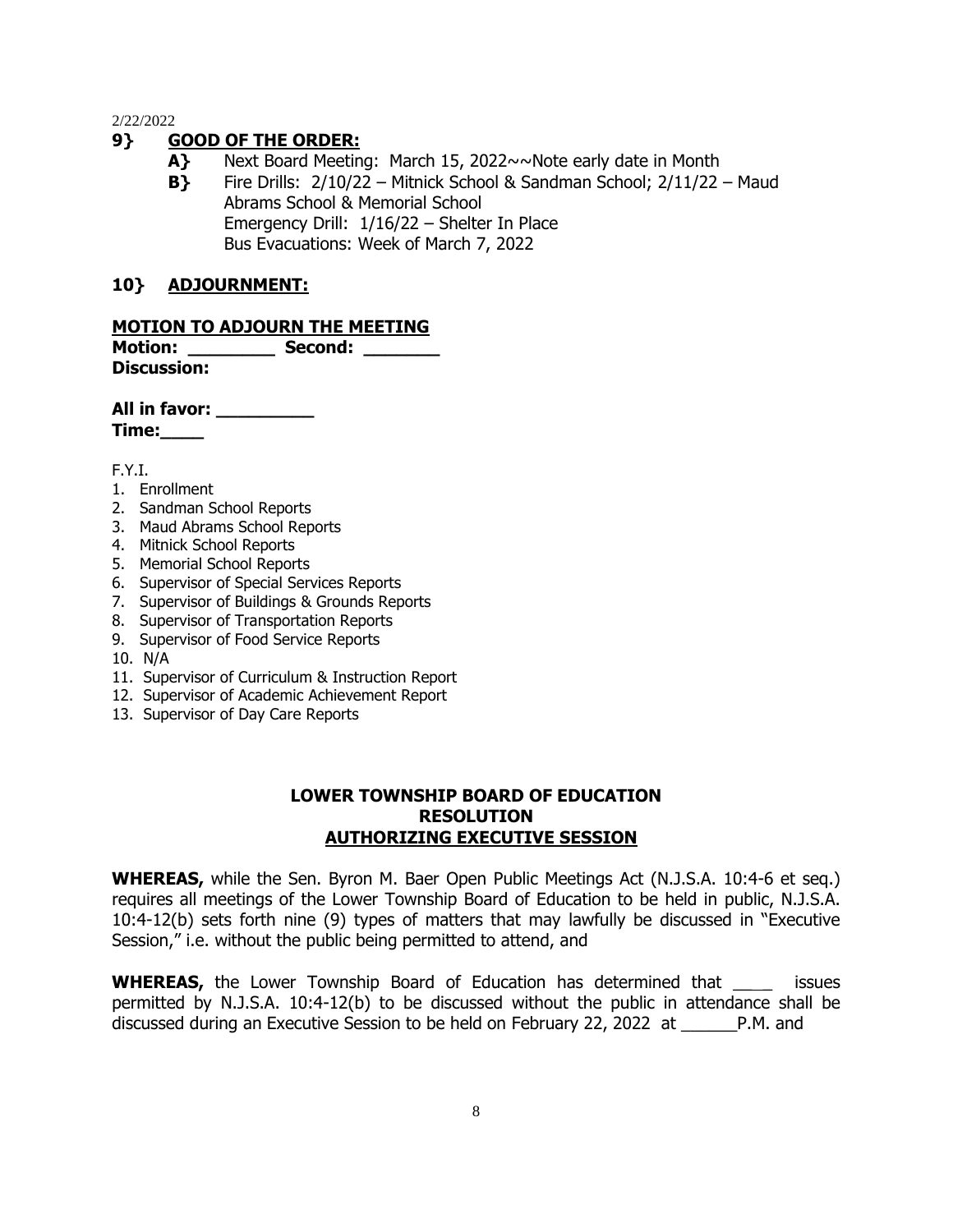**WHEREAS**, the nine (9) exceptions to public meetings set forth in N.J.S.A. 10:4-12(b) are listed below, and next to each exception is a box within which **the number** of issues to be privately discussed that fall within that exception shall be written, and after each exception is a space where additional information that will disclose as much information about the discussion as possible without undermining the purpose of the exception shall be written.



**"(1) Any matter which, by express provision of Federal law, State statute or rule of court shall be rendered confidential or excluded from public discussion**." The nature of the matter, described as specifically as possible without undermining the need for confidentiality is



"(**2) Any matter in which the release of information would impair a right to receive funds from the federal government.**" The nature of the matter, described as specifically as possible without undermining the need for confidentiality  $is \quad$ 



"**(3) Any material the disclosure of which constitutes an unwarranted invasion of individual privacy such as any records, data, reports, recommendations, or other personal material of any educational, training, social service, medical, health, custodial, child protection, rehabilitation, legal defense, welfare, housing, relocation, insurance and similar program or institution operated by a public body pertaining to any specific individual admitted to or served by such institution or program, including but not limited to information relative to the individual's personal and family circumstances, and any material pertaining to admission, discharge, treatment, progress or condition of any individual, unless the individual concerned (or, in the case of a minor or incompetent, his guardian) shall request in writing that the same be disclosed publicly.**" \_H.I.B. Sandman #1 2021-2022

 "**(4) Any collective bargaining agreement, or the terms and conditions of which are proposed for inclusion in any collective bargaining agreement, including the negotiation of terms and conditions with employees or representatives of employees of the public body**"

 "**(5) Any matter involving the purchase lease or acquisition of real property with public funds, the setting of bank rates or investment of public funds where it could adversely affect the public interest if discussion of such matters were disclosed**." The nature of the matter, described as specifically as possible without undermining the need for confidentiality is Personnel matters



 $\mathcal{L}=\mathcal{L}^{\mathcal{L}}$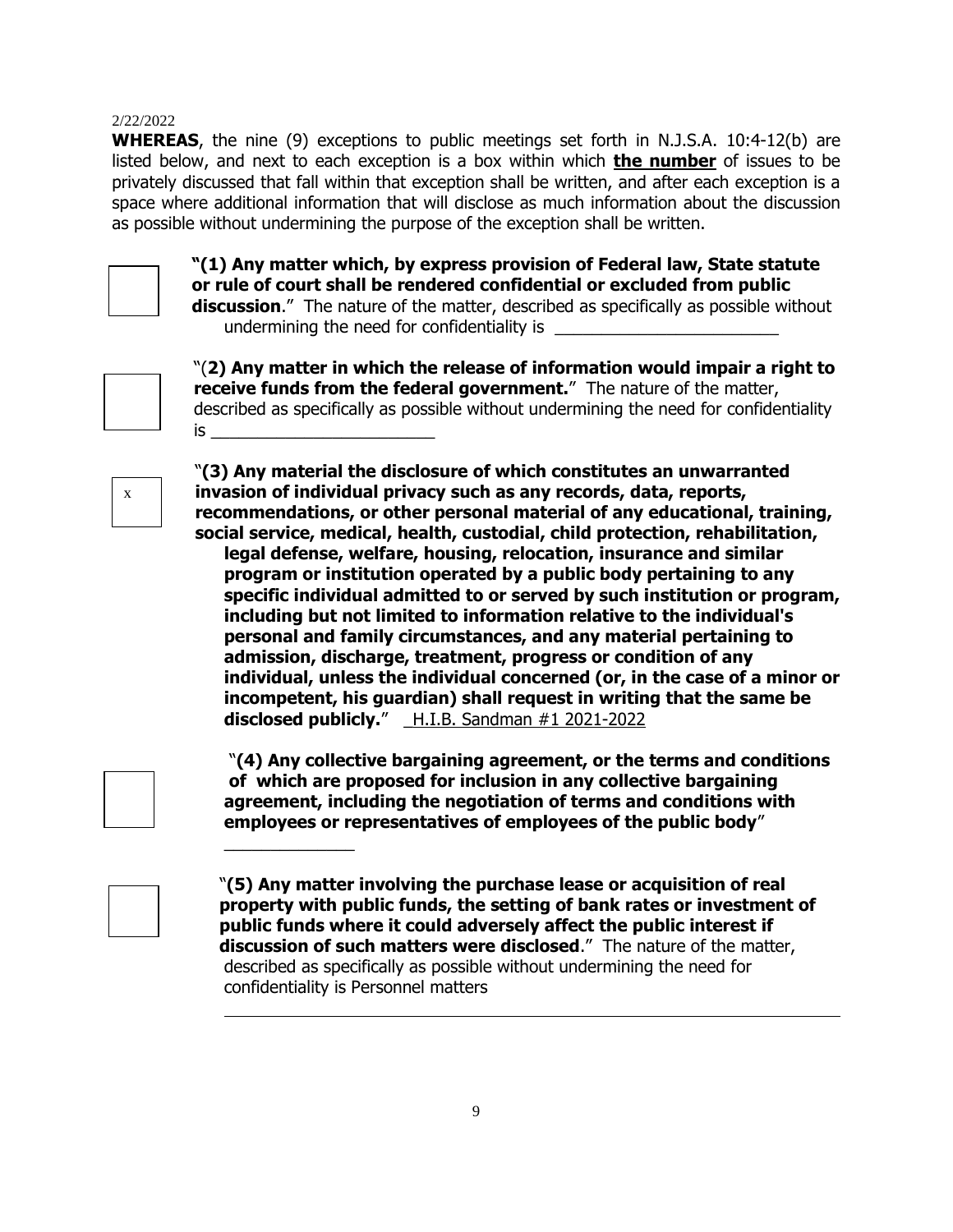"**(6) Any tactics and techniques utilized in protecting the safety and property of the public provided that their disclosure could impair such protection. Any investigations of violations or possible violations of the law.**" The nature of the matter, described as specifically as possible without undermining the need for confidentiality is  $\_$  , and the set of the set of the set of the set of the set of the set of the set of the set of the set of the set of the set of the set of the set of the set of the set of the set of the set of the set of the set of th

 $\_$  , and the set of the set of the set of the set of the set of the set of the set of the set of the set of the set of the set of the set of the set of the set of the set of the set of the set of the set of the set of th

\_\_\_\_\_\_\_\_\_\_\_\_\_\_\_\_\_\_\_\_\_\_\_\_;

X

**"(7) Any pending or anticipated litigation or contract negotiation in which the public body is or may become a party. Any matters falling within the attorney-client privilege, to the extent that confidentiality is required in order for the attorney to exercise his ethical duties as a lawyer."** The parties to and docket numbers of each item of litigation and/or the parties to each contract discussed are and nature of the discussion, described as specifically as possible without undermining the need for confidentiality is:

"**(8) Any matter involving the employment, appointment, termination of employment, terms and conditions of employment, evaluation of the performance, promotion or disciplining of any specific prospective public officer or employee or current public officer or employee employed or appointed by the public body, unless all individual employees or appointees whose rights could be adversely affected request in writing that such matter or matters be discussed at a public meeting**." Subject to the balancing of the public's interest and the employee's privacy rights under South Jersey Publishing Co. v. New Jersey Expressway Authority, 124 N.J. 478, the employee(s) and nature of the discussion, described as specifically as possible without undermining the need for confidentiality: Other Personnel Matters#5286, #5788

"**(9) Any deliberation of a public body occurring after a public hearing that may result in the imposition of a specific civil penalty upon the responding party or the suspension or loss of a license or permit belonging to the responding party as a result of an act of omission for which the responding party bears responsibility.**" The nature of the matter, described as specifically as possible without undermining the need for confidentiality is

\_\_\_\_\_\_\_\_\_\_\_\_\_\_\_\_\_\_\_\_\_\_\_\_\_\_\_\_\_\_\_\_\_\_\_\_\_\_\_\_\_\_\_\_\_\_\_\_\_\_\_\_\_\_\_\_\_\_\_\_\_\_\_

**WHEREAS,** the length of the Executive Session is estimated to be \_\_\_\_ minutes after which the public meeting of the Board shall reconvene and proceed with business.

\_\_\_\_\_\_\_\_\_\_\_\_\_\_\_\_\_\_\_\_\_\_\_\_\_\_\_\_\_\_\_\_\_\_\_\_\_\_\_\_\_\_\_\_\_\_\_\_\_

**NOW, THEREFORE, BE IT RESOLVED** that the Lower Township Board of Education will go into Executive Session for **only** the above stated reasons;